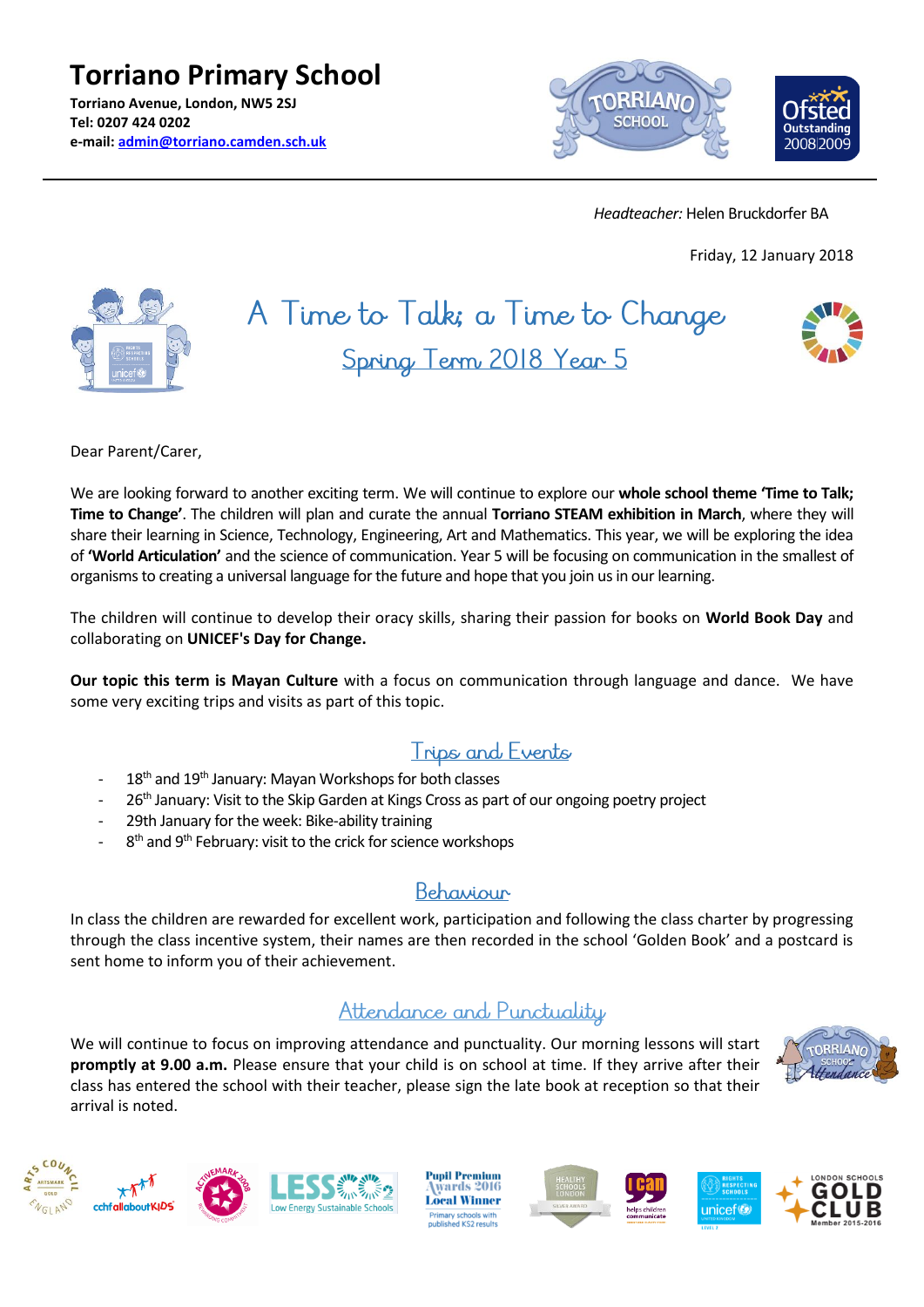| Homework                                                                                           | A piece of Maths, Science or English homework will be sent home each week.        |
|----------------------------------------------------------------------------------------------------|-----------------------------------------------------------------------------------|
|                                                                                                    | On occasion the children may get a science or a topic related project to          |
|                                                                                                    | complete over the holidays. All homework is sent home on a Wednesday.             |
|                                                                                                    | Please check that your child has theirs and support them when completing it.      |
| Handwriting                                                                                        | A quick and fluid handwriting style is essential for all children. We are         |
|                                                                                                    | focusing on joining patterns this term and practise handwriting daily in class.   |
| Letter-join                                                                                        | Please encourage your child to write neatly at home and to use the correct        |
|                                                                                                    | letter formation.                                                                 |
|                                                                                                    | A helpful website to support you with this can be found at                        |
|                                                                                                    | http://www.letterjoin.co.uk/ - children were given a log in but if you are        |
|                                                                                                    | unable to find this, please just ask.                                             |
| <b>Torriano Spelling Bee</b>                                                                       | Each week we run our spelling Bee in class. Please check your child's work        |
|                                                                                                    | and support them with their spellings.                                            |
|                                                                                                    | The spelling sound, rule or pattern will be taught in class. Your child will then |
|                                                                                                    | be given a list of words to learn.                                                |
|                                                                                                    | -Your child will be tested weekly on any words that follow that sound, rule or    |
|                                                                                                    | pattern; the aim is for the children to apply their understanding of the          |
|                                                                                                    | spelling conventions.                                                             |
|                                                                                                    | There will be suggested activities for your child to do to demonstrate that       |
|                                                                                                    | they have been learning their spellings.                                          |
| PACT reading                                                                                       | To be completed every week night i.e. Monday -Friday                              |
|                                                                                                    | Reading daily at home with an adult is crucial to helping your child make         |
|                                                                                                    | progress. Every child should read at home for at least 10mins a day. They         |
|                                                                                                    | should then complete their reading record every day with a simple comment         |
|                                                                                                    | such as 'I enjoyed this book because' 'It was funny when We encourage             |
|                                                                                                    | you to read with your children at least once a week and use this opportunity      |
|                                                                                                    | to discuss their reading using the Torriano Detective Agency question             |
|                                                                                                    | prompts.                                                                          |
| <b>Times Tables</b>                                                                                | These should be practised every week. The focus tables for year 3 are 3, 4        |
|                                                                                                    | and 8 (Children should already know their 2, 5 and 10 times tables from year      |
| M <sub>1</sub> O.T Certificate                                                                     | 2). It is vital that you support your child with practising their times tables at |
| 569973799092017x0<br>sie's Nam<br>Add'em<br>ner's signa<br>rach.<br>iry date<br>ertificate Station | home as this aids their mathematical fluency in class. We have times table        |
|                                                                                                    | resources available for your use at home if you need them. We use the John        |
|                                                                                                    | Kane songs in class which could also benefit your child at home.                  |
| orriano Primary Schoo<br>$\widehat{\widehat{\mathfrak{g}}}$                                        |                                                                                   |
|                                                                                                    |                                                                                   |

**Homework** is sent home on **Wednesday** and must be brought back to class on **Monday** morning. Reading records and a reading book must be brought in to class **every day**. Only homework, reading books and reading records should be kept in a PACT folder as these are kept and used every day in class, please send their PE kits in a separate bag. Letters will also be sent home in the PACT folder so please check your child's bag every day.



Pupil Premium<br>Awards 2016 **Local Winner Primary schools with<br>published KS2 results**